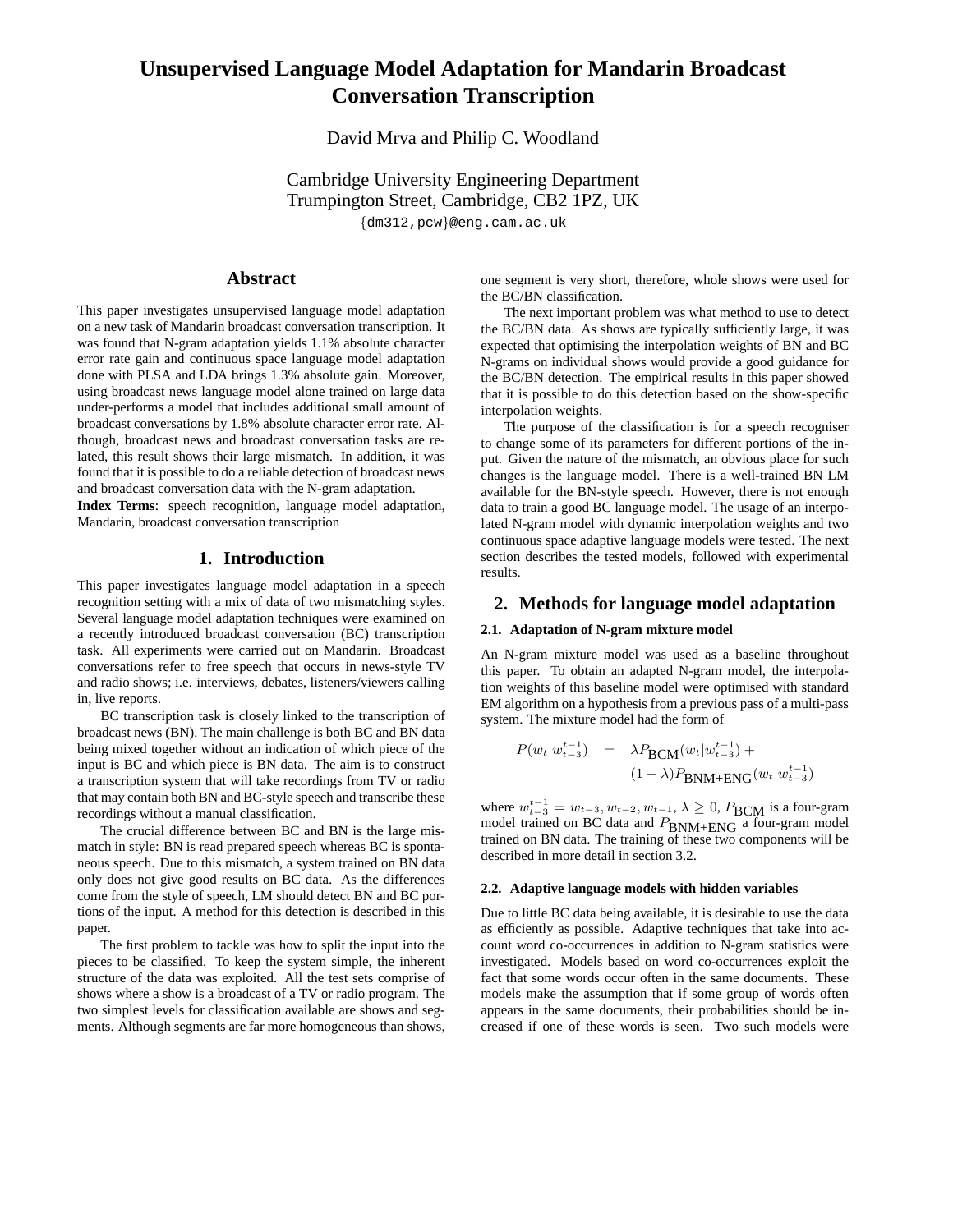examined: Probabilistic Latent Semantic Analysis (PLSA)-based LM [3, 4, 7] and Latent Dirichlet Allocation (LDA) LM [1, 6]. Alternatively, these models can be seen as methods that project documents to a continuous vector space and perform the adaptation in this vector space.

A document in these models is a logical piece of text; e.g. an article. In speech recognition, it is a piece of speech; e.g. a conversation side, a broadcast news show etc. In training, every show was split into speaker-specific portions and these portions were used as documents. Each training document contains segments from one speaker and one show only which gives the model a chance to capture patterns in word usage on both speaker and show levels. In testing, whole show was a document.

The PLSA and LDA document probabilities are closely related. For a document  $D$  that contains a sequence of words  $\mathbf{w} = w_1, \dots, w_{|D|}$ , PLSA defines the probability P(**w**) as a product of mixtures of word distributions  $P(w_i|z_k)$  that depend on the value of a hidden variable  $z_k$ .

$$
P(\mathbf{w}) = \prod_{t=1}^{|D|} \sum_{k=1}^{K} P(w_t | z_k) P(z_k | D)
$$
 (1)

where  $P(z_k|D)$  are word distributions' weights fixed for a given document,  $w_t$  is the t-th token, |D| is the number of tokens in D, and  $K$  is the number of discrete values attainable by the hidden variable.

On the other hand, LDA adds a prior distribution  $p(\theta; \alpha)$  to loosen the constraint of document-specific fixed weights  $P(z_k|D)$ . This prior distribution generates a multinomial distribution  $\theta$  and then the weights  $P(z_k|\theta)$  are sampled for this  $\theta: P(z_k = n|\theta) =$  $\theta_n$ ;  $n = 1, \ldots, K$ . LDA integrates over all values of  $\theta$  to calculate the document probability.

$$
P(\mathbf{w}) = \int_{\theta} \left( \prod_{t=1}^{|D|} \sum_{k=1}^{K} P(w_t | z_k) P(z_k | \theta) \right) p(\theta; \alpha) d\theta \quad (2)
$$

where  $p(\theta; \alpha)$  is a Dirichlet prior with parameters  $\alpha$  =  $\langle \alpha_1, \ldots, \alpha_K \rangle$ .

The following sections 2.2.1 and 2.2.2 provide a brief summary of PLSA and LDA-based language models.

#### *2.2.1. PLSA-adapted model*

The PLSA model is a unigram model that is used in a PLSAbased LM as a way of boosting the probabilities of some words and decreasing the probabilities of other words. Which probabilities are increased and which are decreased depends on the ratio of the PLSA and standard unigram probabilities. This ratio is used as a multiplicative factor of an N-gram as shown below.

$$
P(w_i|h_i) \propto P_{\text{N-gram}}(w_i|h_i) * \frac{P_{\text{PLSA}}(w_i|h_i)}{P_{\text{unigram}}(w_i)} \tag{3}
$$

The history  $h_i$  is fixed throughout a segment and comprises of all segments in the current show except the current segment. Keeping the history fixed for a segment and therefore ignoring the long-term context within a segment makes the rescoring feasible.

The PLSA probability  $P_{\text{PLSA}}(w_i|h_i)$  is defined as a sum over all values of a hidden variable  $z_k$ :

$$
P_{\rm PLSA}(w_i|h_i) = \sum_{k=1}^{K} P(w_i|z_k)P(z_k|h_i)
$$
 (4)

A value of the hidden variable  $z_k$  represents a characteristic of the text determined by word co-occurrences. Both  $P(w_i|z_k)$  and  $P(z_k|h_i)$  are trained with EM optimising the training data loglikelihood.

The PLSA training procedure requires a collection of documents. The first step is constructing a word-by-document matrix where each element is set to  $n(d_i, w_j)$  the number of occurrences of the j-th vocabulary entry  $w_i$  in a training document  $d_i$ . The EM procedure starts from a random initialisation of the model parameters  $P(w_j | z_k)$  and  $P(z_k | d_i)$  iterating the E-step; e.q. (5), and M-step; eqs. (6) and (7) until convergence. E-step

$$
P(z_k|d_i, w_j) = \frac{P(z_k|d_i)P(w_j|z_k)}{\sum_{k=1}^{K} P(z_k|d_i)P(w_j|z_k)}
$$
(5)

M-step

$$
P(w_j|z_k) = \frac{\sum_{i=1}^{N} n(d_i, w_j) P(z_k|d_i, w_j)}{\sum_{j=1}^{M} \sum_{i=1}^{N} n(d_i, w_j) P(z_k|d_i, w_j)}
$$
(6)

$$
P(z_k|d_i) = \frac{\sum_{j=1}^{M} n(d_i, w_j) P(z_k|d_i, w_j)}{n(d_i)} \tag{7}
$$

where  $N$  is the number of training documents and  $M$  is size of the vocabulary.

The probabilities  $P(w_i|z_k)$  are calculated in training and stay fixed in testing. The model parameters that are adapted are aspect mixture weights  $P(z_k|h_i)$  that are calculated for each segment.

When using the PLSA model in testing, the first step is to calculate the aspect weights for the history of a given segment. After that, the word probabilities for the words in the current segment are calculated. Then the model moves to the next segment and repeats both steps. Note that in the PLSA model, the PLSA history includes all words from a test document both before and after the current segment.

For a given history, the aspect weights are calculated with incremental EM which iterates over all the words in the history and updates the aspect weights  $P(z_k|h_i)$ . There are two cases to be distinguished. For the first word of the history, the topic distribution defaults to the distribution observed in the training data.

$$
P(z_k|\hat{h_1}) = P(z_k) = \frac{\sum_{w,d} n(w,d)P(z_k|d)}{\sum_{w,d} n(w,d)} \tag{8}
$$

where  $h_1$  is a partial history which is empty for the first word.  $n(w, d)$  is the number of occurrences of a word w in a training document  $d$  and the sums iterate over all words in the vocabulary and all training documents. For all other words  $w_t$  in the history of a given segment, the partial history  $h_t$  is  $w_1, \ldots, w_{t-1}$  and the incremental EM updates the aspect weights in the following way:

$$
P(z_k|h_t) = \frac{1}{t+1} \frac{P(w_t|z_k)P(z_k|h_{t-1})}{\sum_{q=1}^K P(w_t|z_q)P(z_q|h_{t-1})} + \frac{i}{t+1}P(z_k|h_{t-1})
$$
(9)

#### *2.2.2. LDA-adapted model*

The main difference in the definition of LDA from PLSA is that LDA model integrates over a prior distribution. This integral does not have an analytical solution and LDA uses Variational Bayes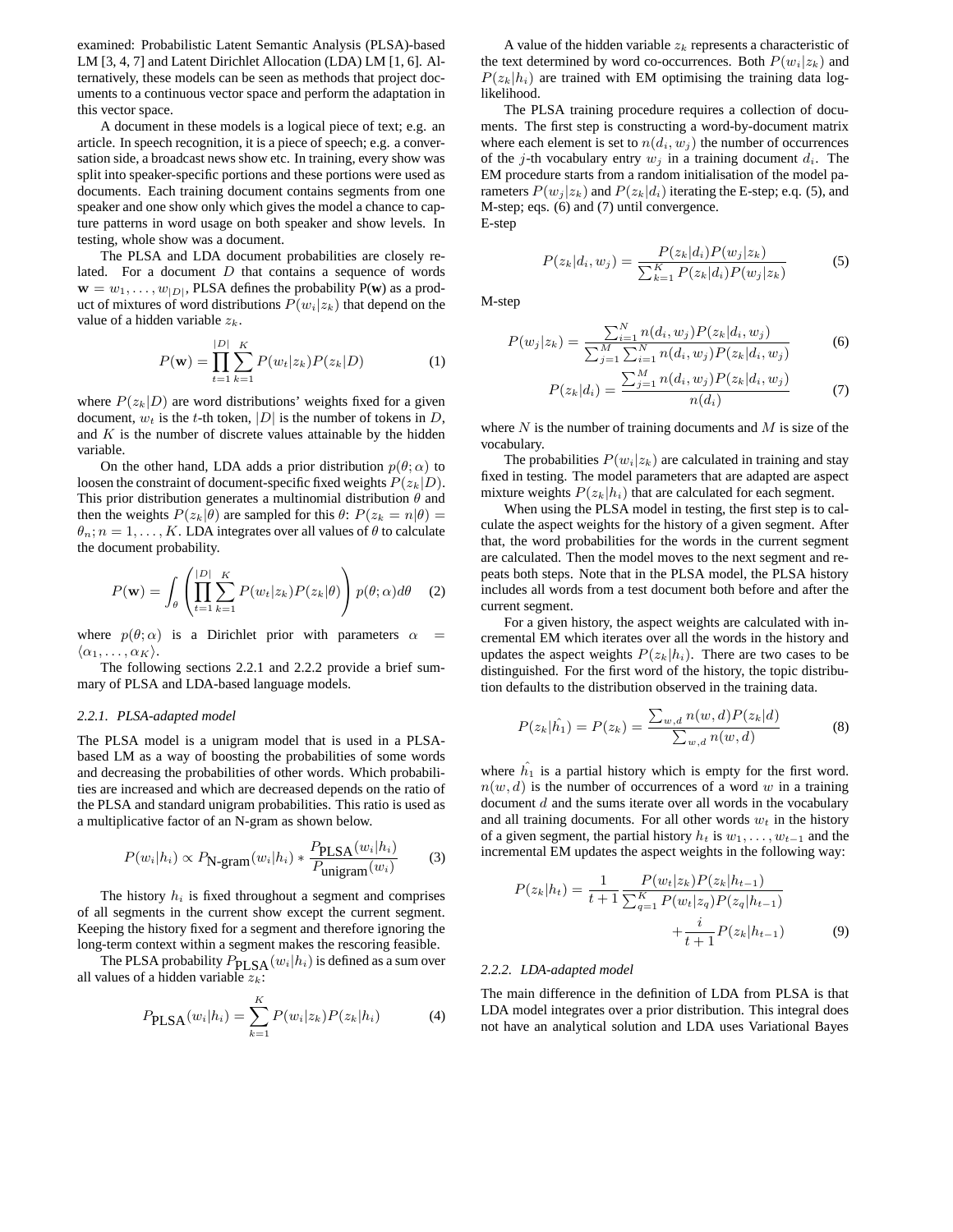(VB) to train its probabilities; see [6]. VB is an approximate Bayesian technique that uses auxiliary distributions to approximate the model with a more feasible one. It optimises a lower bound of the training data log-likelihood.

The LDA training uses a Dirichlet prior and looks for a most likely set of parameters under this prior. On the other hand, PLSA training searches for the most likely parameters with no prior. Therefore, LDA should be more robust on small data. However unlike PLSA, LDA uses an approximate training algorithm.

To test an LDA-based LM, the N-gram probability was combined with the LDA in the same way as it is combined with PLSA in (3). This is different from the linear interpolation used in the literature [6]. LDA is similar to PLSA in that it can be decomposed into a sum of hidden variable-dependent distributions (4).

Both PLSA and LDA use MAP adaptation to adapt their topic weights in testing. In the LDA setting, the topic weights are again fixed for a given segment. It was not found that adding the segments following the current segment into the history helped the LDA model.

# **3. Experimental evaluation**

### **3.1. Recognition system**

The LM model adaptation was tested by rescoring lattices produced by an extension of CU-HTK Mandarin system described in [5]. This section provides a brief summary of the system used in the experiments.





The extended BN Mandarin CU-HTK system operates in three passesthrough the input data. An initial transcript is produced with gender independent models (P1 stage) followed with lattice generation using gender-dependent models (P2 stage). The P2 stage is evaluated at two levels: one-best path through the fourgram lattices (fg) and one-best path in the confusion nets produced from these lattices (fg-cn). The P2 fourgram lattices are used for acoustic re-scoring in two parallel branches (P3 stage): gender dependent (branch **P3d**; MPE-MAP Gaussianised system) and speaker dependent models (branch **P3a**; MPE-SAT Gaussianised system). Confusion nets from these two branches are combined, aligned and the one-best path is the final system output.

The acoustic model of this system was trained on 165 hours of BN data and 20 hours of BC data. The language model is described in section 3.2. in more detail.

#### **3.2. Baseline language model**

All the N-gram models used 68k open vocabulary and modified Kneser-Ney smoothing. This vocabulary includes 12k English words because there are a number of English words in Mandarin transcripts (1-2%).

| Component   | Training data                                                                                     |  |
|-------------|---------------------------------------------------------------------------------------------------|--|
| $BNM + ENG$ | mix of Mandarin and English newspa-<br>pers, broadcast news, web, closed captions<br>$[550+1400]$ |  |
| <b>BCM</b>  | broadcast conversations transcripts [0.288]                                                       |  |

Table 1: Training data and the structure of our baseline model. The text sizes in square brackets are given in millions of words.

The BNM+ENG:BCM interpolation weights were fixed based on preliminary experiments to 0.9:0.1. The weights were set so that they improved the performance on a BC test set as much as possible without changing the performance on BN test sets.

#### **3.3. Experimental setup**

One decision that needed to be done was at what part of the system the LM adaptation should happen. The later it is the better the hypothesis for adapting the model and therefore potentially the bigger improvement from adapting the LM. On the other hand, the earlier the model is adapted the more stages of the system will use this improved language model and therefore the bigger impact the adaptation may have on the system.

The P2 stage hypothesis was used as a supervision for the LM adaptation. First, the P2 fourgram lattices were produced using the baseline language model. It was the one-best path from these lattices that served as the supervision for adaptation. Then EM was run on this supervision to optimise the interpolation weights of the N-gram model. For PLSA and LDA-based language models, the supervision was used as history to adapt the aspect weights. After optimising the weights, the LM scores in the P2 fourgram lattices were replaced with LM scores of the adapted LM. The system then performed the P3 stage using these new fourgram lattices with adapted LM scores.

#### **3.4. Results**

The tests were carried out on a BC test set (dev05bcm: 3 hours, 30k words, 5 shows) and two BN test sets (eval04: 1.3 hours, 11k words, 3 shows; dev04f: 0.5 hours, 5k words, 4 shows).

First, the interpolation weights BNM+ENG:BCM were adapted with EM on the supervision (second pass hypothesis) to find out if they differ sufficiently for BN and BC shows to distinguish between the BN and BC data. The show-specific BCM interpolation weights were between 0.389 and 0.466 on all BC shows and between 0 and 0.204 (only one weight bigger than 0.016) on all BN shows. This indicates that it is possible to find a threshold (0.3 in our case) that will distinguish between the BN and BC shows with a margin on both sides (about 0.09 in our case).

As there is much less BC training data than BN data available, the interpolation of BC and BN models with adapted interpolation